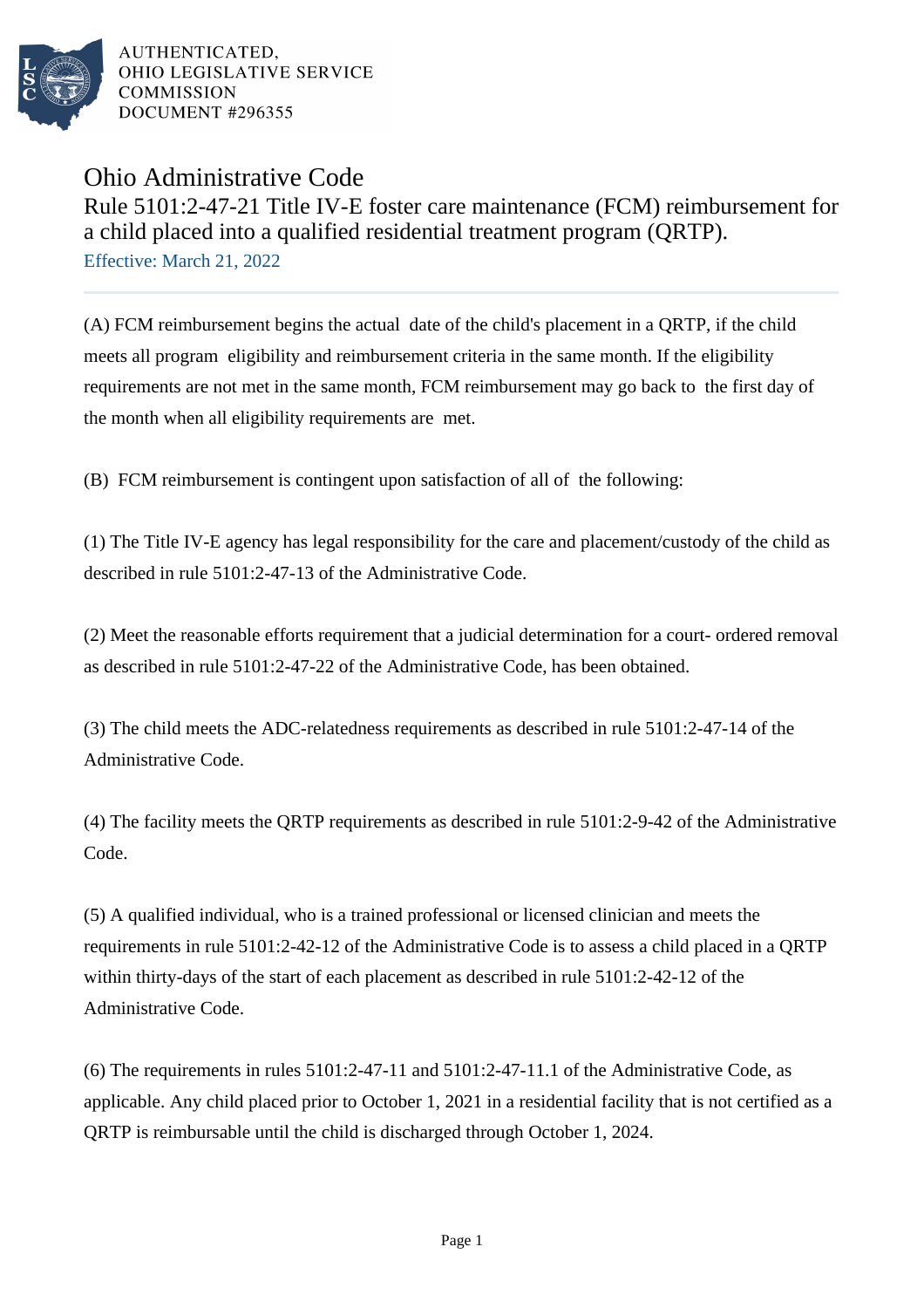

(C) If the assessment is not completed by the thirtieth day of the placement, the Title IV-E agency cannot claim FCM reimbursement for the entirety of the QRTP placement, including the first fourteen-days.

(D) Within sixty-days of the start of each Title IV-E eligible child's placement into the QRTP, the Title IV-E agency is to confirm that the juvenile court:

(1) Considers the assessment, determination, and documentation made by the qualified individual conducting the assessment outlined in paragraph (B) of this rule.

(2) Determined whether the needs of the child can be met through placement in a foster home, or, if not, whether the placement of the child in a QRTP provides the most effective and appropriate level of care for the child in the least restrictive environment and whether that placement is consistent with the short and long-term goals for the child, as specified in the permanency plan.

(3) Approves or disapproves of the placement of the child into a QRTP.

(E) If the court does not approve the placement within the sixty-day timeframe, the Title IV-E agency may only claim FCM for the first sixty-days of the placement in the QRTP.

(F) The Title IV-E agency may claim FCM to transition a child from the QRTP to the next placement or permanent home up to thirty-days after one of following:

(1) The assessment described in paragraph  $(C)$  of this rule determines that the ORTP is not appropriate.

 $(2)$  A court disapproves such a placement under paragraph  $(E)$  of this rule.

(3) A determination is made that a child in an approved QRTP placement is going to return home or be placed with fit and willing relative(s), a legal guardian(s), or an adoptive parent(s), or in a foster family home.

(G) For every QRTP the child is placed in for more than twelve consecutive months or eighteen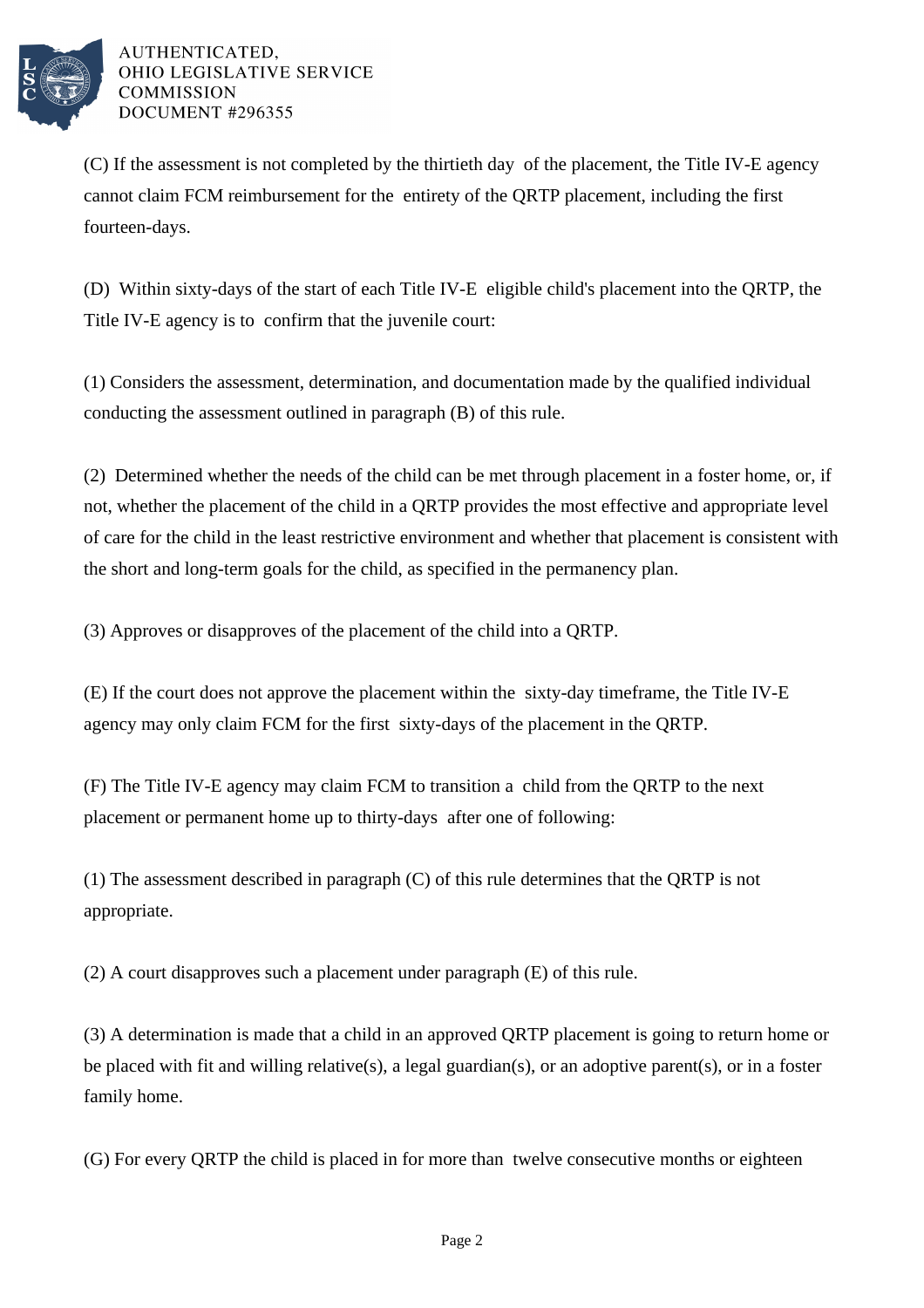

nonconsecutive months or, in the case of a child who has not attained age thirteen, for more than six consecutive or nonconsecutive months, the Title IV-E agency is to maintain the following:

(1) Documentation submitted at every case review or permanency hearing regarding the childs case plan that supports a continued QRTP placement.

(2) The signed approval of the Title IV-E agency director for the continued placement of the child in the QRTP pursuant to rule 5101:2-42-12 of the Administrative Code. 

(H) The Title IV-E agency may claim for the first fourteen days when a child is placed into a non-QRTP.

(I) Beginning with the date the non-QRTP meets the QRTP certification requirements, a child may be reimbursable back to the first day of that month if the following requirements are met:

(1) A qualified individual, who is a trained professional or licensed clinician and meets the requirements in rule 5101:2-42-12 of the Administrative Code is to assess a child within thirty-days of the setting becoming a QRTP.

(2) Within sixty-days of the setting becoming a QRTP, the Title IV-E agency is to confirm that the juvenile court:

(a) Considers the assessment, determination, and documentation made by the qualified individual conducting the assessment outlined in paragraph (B) of this rule.

(b) Determined whether the needs of the child can be met through placement in a foster home, or, if not, whether the placement of the child in a QRTP provides the most effective and appropriate level of care for the child in the least restrictive environment and whether that placement is consistent with the short and long-term goals for the child, as specified in the permanency plan.

(c) Approves or disapproves of the placement of the child into a QRTP.

(3) The signature approval of the Title IV-E agency director for a child placed for more than twelve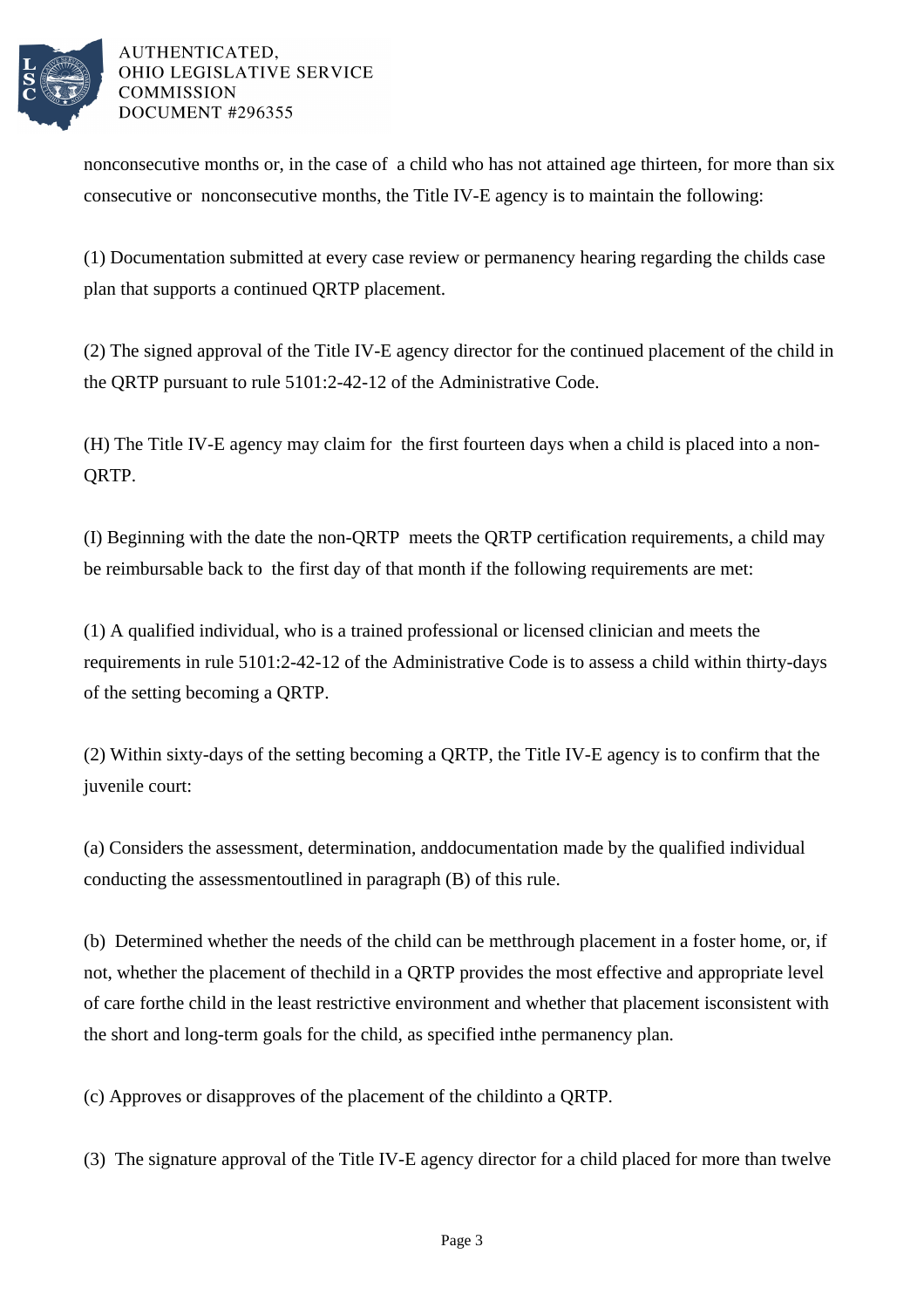

consecutive months or eighteen nonconsecutive months or, in the case of a child who has not attained age thirteen, for more than six consecutive or nonconsecutive months.

(4) Documentation submitted at every case review or permanency hearing regarding the childs case plan that supports a continued QRTP placement, thereafter.

(J) Title IV-E agencies may also claim administrative costs during the twelve month period for the administration of the Title IV-E program, which includes such things as case management as long as they meet the requirements pursuant to rule 5101:2-42-12 of the Administrative Code.

(K) Title IV-E agencies may claim administrative costs for the duration of the placement in the QRTP regardless of whether the requirements pursuant to rule 5101:2-42-12 of the Administrative Code are met. These include only administrative costs for the administration of the Title IV-E program, and not the costs of the administration and operation of the QRTP.

(L) If the requirements in rule 5101:2-42-12 of the Administrative Code are not met, the Title IV-E agency may only claim placement administrative costs as defined in 45 C.F.R. 1356.60 (6/2016) for the administration of the Title IV-E program, and not the costs for the administration and operation of the QRTP. Administration and operation costs are only allowable when a Title IV-E FCM is provided for the child in the QRTP.

(M) A QRTP is to provide family-based aftercare support to any child placed into a QRTP for more than fourteen days if the child, even if the youth reaches the age of majority, is discharged to any family-based setting including those listed in rule 5101:2-9-42 of the Administrative Code.

(N) A QRTP may provide aftercare services when the permanency planning team, which includes the youth and family agrees to the aftercare services as part of the discharge planning pursuant to rules 5101:2-9-42 and 5101:2-42-12 of the Administrative Code.

(O) QRTP aftercare support/services as listed on the "schedule B" in the appendix to the "agreement for Title IV-E agencies for the provision of non-placement services" in the Ohio statewide automated child welfare information system (SACWIS) may be reimbursed through medicaid, private insurance or paid by the IV-E agency as part of the "schedule B." A child may become